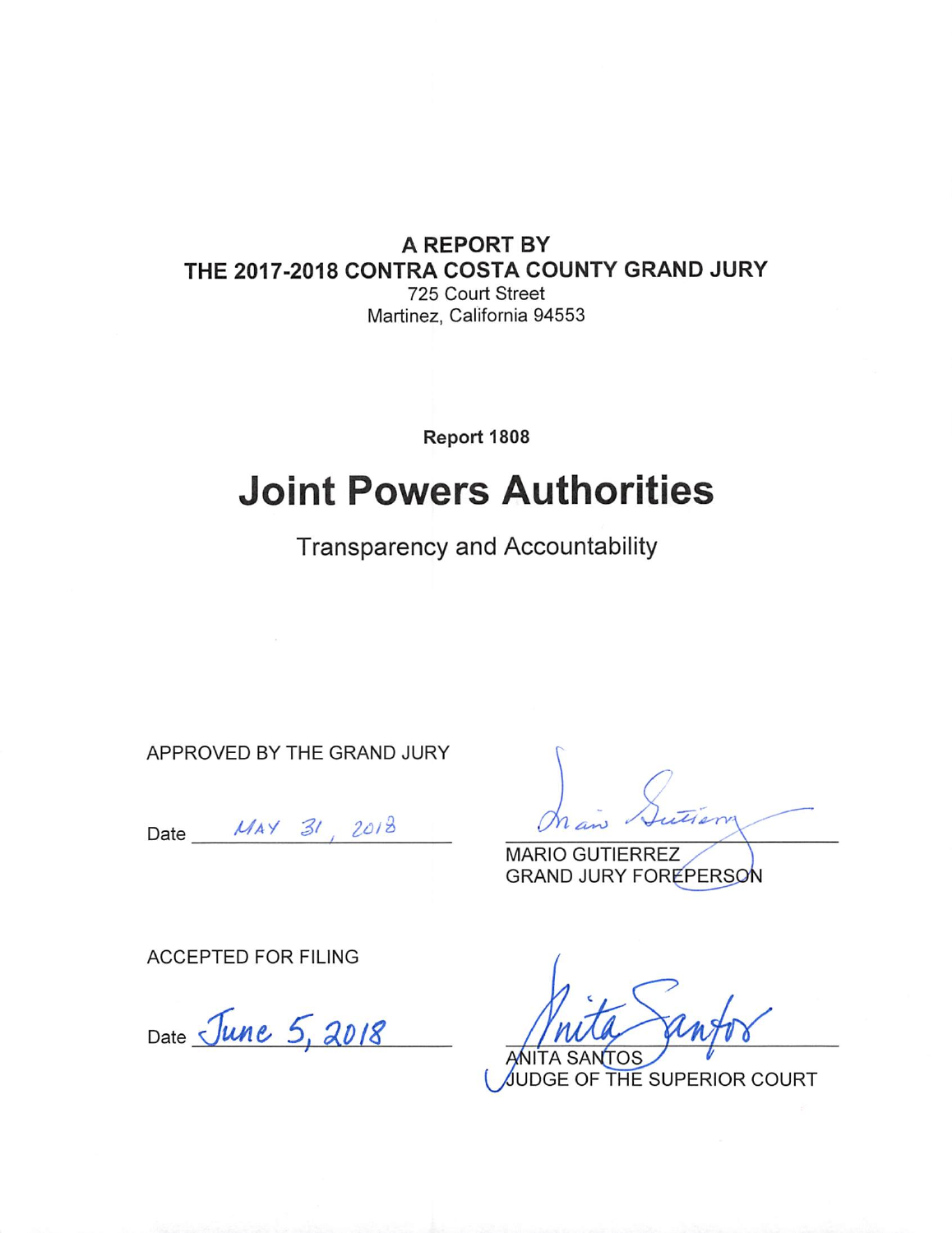Contact: Mario Gutierrez Foreperson 925-389-1556

Contra Costa County Grand Jury Report 1808

# **Joint Powers Authorities**

Transparency and Accountability

**TO: Contra Costa County Auditor-Controller; Local Agency Formation Commission; City Councils of the following cities: Antioch, Brentwood, Clayton, Concord, Danville, El Cerrito, Hercules, Lafayette, Martinez, Moraga, Oakley, Orinda, Pinole, Pittsburg, Pleasant Hill, Richmond, San Pablo, San Ramon, and Walnut Creek**

### **SUMMARY**

When you review your property tax bill, have you ever questioned why there was a particular assessment? Was this on a ballot? Was there public disclosure? The majority of tax assessments are approved by the voters. However, assessments can also be made without voter approval by cities that are members of Joint Powers Authorities.

Local governments have used Joint Powers Authorities (JPA) as a flexible, easy to form, cost-effective means to carry out specific functions. JPAs have been used to cover a wide range of functions, such as: fire protection, recreational programs, construction projects, and transportation.

As of December 2017, the 19 incorporated cities in Contra Costa County (County) reported to the Contra Costa Civil Grand Jury (Grand Jury) that they were members of at least one of 157 JPAs established in the County. The Grand Jury could not confirm that this was the total number of JPAs established. The Grand Jury also found that the 19 cities in the County have issued bonds, with an estimated cumulative value that exceeds \$1.5 billion. (www.standardandpoors.com, Dec 2017)

The Grand Jury investigated the use of JPAs by the cities. Due to the level of debt generated, the Grand Jury focused on financial type JPAs and specifically on their oversight, transparency, and financial accountability.

Based on our findings, the Grand Jury recommends the County Auditor post on their website all documents received from all JPAs associated with Redevelopment Agencies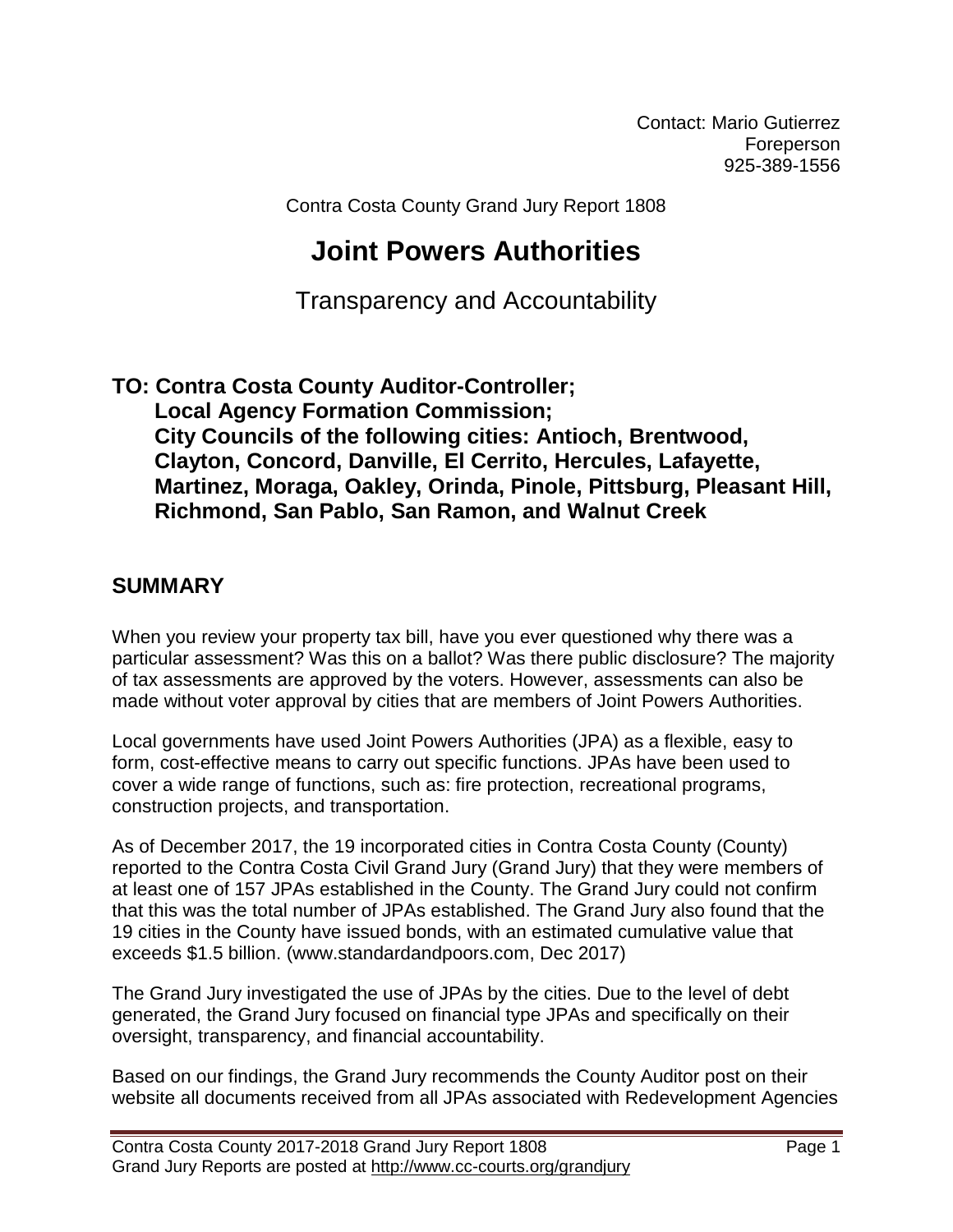(RDA) and their Successor Agencies. All cities should confirm their compliance with Gov. Codes 6500, and 33400 et seq. To demonstrate full transparency, cities should consider reporting all JPA financial information separate from their city budgets. The cities should also consider submitting periodic financial reports directly to the County Auditor, and increasing their efforts to provide the public an opportunity to understand and comment on planned debt actions pertaining to JPAs.

# **METHODOLOGY**

In the course of its investigation, the Grand Jury:

- Interviewed Contra Costa Auditor-Controller senior staff
- Interviewed Contra Costa Tax Collector senior staff
- Interviewed Local Area Formation Commission (LAFCO) senior staff
- Interviewed Finance Directors of three representative cities within the County
- Submitted two Requests for Information to the 19 cities in the County
- Researched financial data published by Standard and Poor's

# **BACKGROUND**

The California State Legislature passed the Joint Powers Authority Act in 1921. California Government Code (Gov. Code) statues for JPA laws are set forth in Sections 6500 - 6599. A JPA is formed when two or more public agencies agree on creating a function/service that benefits all JPA members. JPAs are not formed by voter initiative or voted on by the electorate, but by the action of the agencies' governing bodies.

To form a JPA, the organization members post a formal notice, hold a public meeting, and solicit comments from the public and stakeholders. The members formalize the agreement and appoint a Board of Directors. The JPA can then enter into contracts and incur debt to finance projects.

The intent of a JPA is to provide services efficiently, resulting in financial benefit to the taxpayers. By sharing resources and combining services, the member agencies save time, create efficiencies, and reduce overlapping functions and costs. JPAs allow governments to conduct selected public projects without voter approval of financial commitments or key operational decisions. JPAs can be formed for many reasons: acquisition of land, construction and maintenance projects, financing, insurance pooling, and operations of facilities.

When multiple jurisdictions decide a new project is needed, they can form a JPA. Otherwise they would have to take the lengthy approach to get a measure on the ballot, secure majority-voter approval, and sell revenue bonds to private investors to raise capital to fund the project.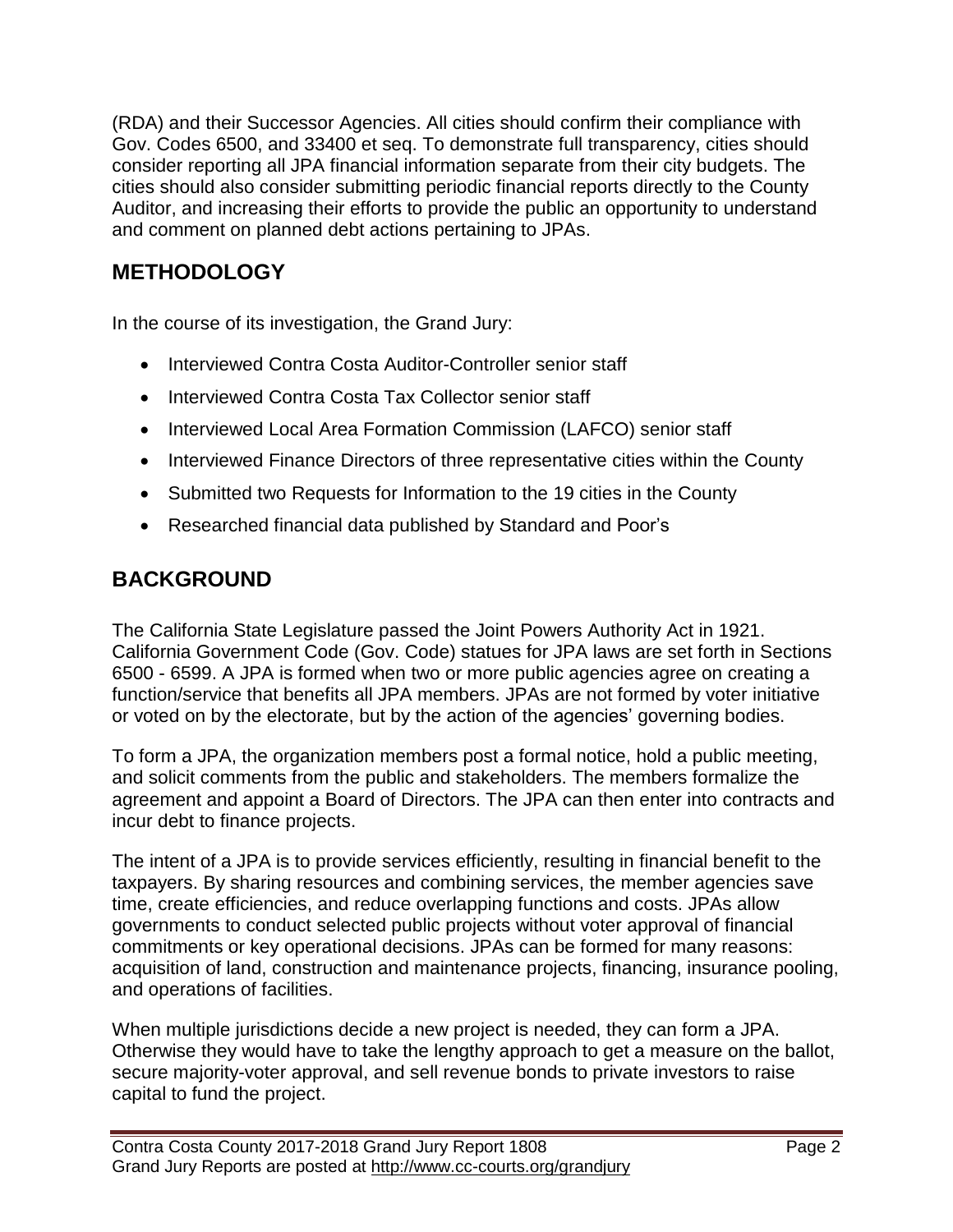Gov. Code, Section 6547 allows JPAs to issue revenue bonds without voter approval provided each of the member agencies adopts a separate local ordinance to issue such bonds. Voters have a 30-day period to call for a referendum election on the local ordinances, but this rarely occurs.

#### **JPAs and Special Districts**

JPAs are sometimes confused with Special Districts, which are another legal entity established to provide specific functions. The difference is that a Special District is an independent entity with its own governing body that delivers services to a dedicated community. Special Districts rely on different State laws for their legal authority and are governed by elected boards.

While counties and cities must provide basic services in accordance with federal and state law, Special Districts provide specific services and must be approved by the Local Agency Formation Commission (LAFCO) and the voters. Some examples include fire districts, water districts, and pest abatement. LAFCOs are responsible for "…overseeing the establishment, expansion and organization of cities and special districts and their municipal services in meeting current and future community needs" Gov. Code Section 56000 et seq.

In 2017, SB 1266 created a formal reporting process connecting JPAs and LAFCOs.

#### **Types of Joint Powers Authorities**

JPAs can be categorized into five broad groups based on the type of services they provide ("Governments Working Together: A Citizens Guide to Joint Powers Agreements," Cypher & Grinnell, 2007):

- Financial services: financing construction of public works such as city halls, bridges, and flood control projects
- Public services: transportation, police and fire protection
- Insurance pooling and purchasing discounts: pooling for lower insurance rates
- Planning Services: addressing and planning for topics of regional importance that go beyond city and county limits
- Regulatory enforcement: ensuring that member agencies adhere to state and federal laws and procedures by conducting educational seminars, formulating enforcement procedures, and maintaining an oversight role

# **DISCUSSION**

The Grand Jury requested a list of all JPAs in Contra Costa County from the County Auditor-Controller and the State Controller's offices. Neither the County nor the State could provide a consolidated list of all the JPAs operating in the County. The State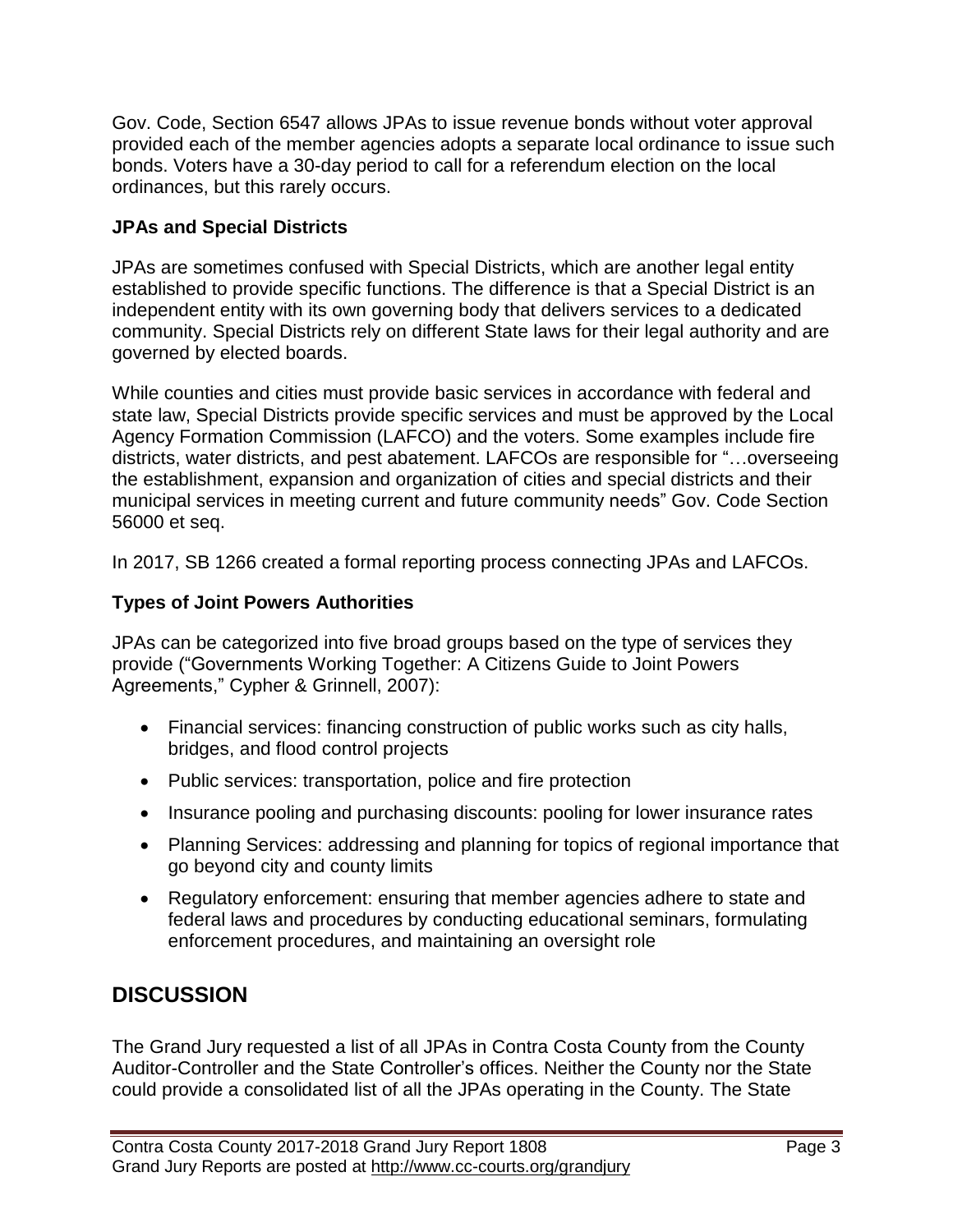Controller publishes an annual report on its website combining all relevant financial JPA information with Special Districts. The Grand Jury's attempts to identify JPA-specific data was not possible because the data was mixed in with Special Districts' data.

To secure JPA-specific data, the Grand Jury submitted a Request for Information to each of the 19 incorporated cities in the County to which all responded.

A total of 157 JPAs were reported. Because multiple cities participate in the same JPA (e.g., State Route 4 Bypass Authority), the number of individual JPAs is 66.

| <b>JPAs</b>      |                |                      | <b>JPA TYPES</b> |              |                |
|------------------|----------------|----------------------|------------------|--------------|----------------|
| Antioch          | 8              | Oakley               | 5                | Public       | 35             |
| <b>Brentwood</b> | 10             | Orinda               | 5                |              |                |
| Clayton          | 10             | Pinole               | 8                | Financial    | 23             |
| Concord          | 9              | Pittsburg            | 9                |              |                |
| Danville         | 10             | <b>Pleasant Hill</b> | 10               | Insurance    | $\overline{4}$ |
| El Cerrito       |                | Richmond             | 11               |              |                |
| <b>Hercules</b>  | 9              | San Pablo            | 5                | Regulatory   | 3              |
| Lafayette        | $\overline{4}$ | San Ramon            | 18               |              |                |
| <b>Martinez</b>  | $\overline{4}$ | <b>Walnut Creek</b>  | 8                | Planning     |                |
| Moraga           |                |                      |                  |              |                |
|                  |                | <b>TOTAL</b>         | <b>157</b>       | <b>TOTAL</b> | 66             |

# **JPAs in Contra Costa County**

The Grand Jury determined that due to the number of JPAs in the County and the amount of bonds issued, the investigation would focus on Financial JPAs (see chart above). The investigation addressed three areas of transparency and accountability: organization, reporting, and oversight.

### **Organization**

RDAs were originally formed by California cities to fund their urban renewal programs. The California Community Redevelopment Law and Redevelopment Agencies were dissolved by Assembly Bill (ABx1.26) effective October 1, 2011. This was done to support the state's budget deficit and address issues with RDAs. After losing an appeal, California RDAs were officially dissolved on February 1, 2012. Their assets and liabilities transferred to Successor Agencies and Successor Housing Agencies. The Government Codes addressing RDAs and their Successor Agencies as a result of ABx1.26 are set forth in Gov. Codes Sections 33500, 33600, 34161, and 34170 et seq.

Numerous Successor Agencies now operate under a JPA. The Grand Jury identified 23 financial JPAs: nine with multiple cities, two without RDA, and 12 formed between a city and its RDA, creating the RDA's Successor Agency. Three JPAs that have been labeled

*Source: RFI responses from 19 cities*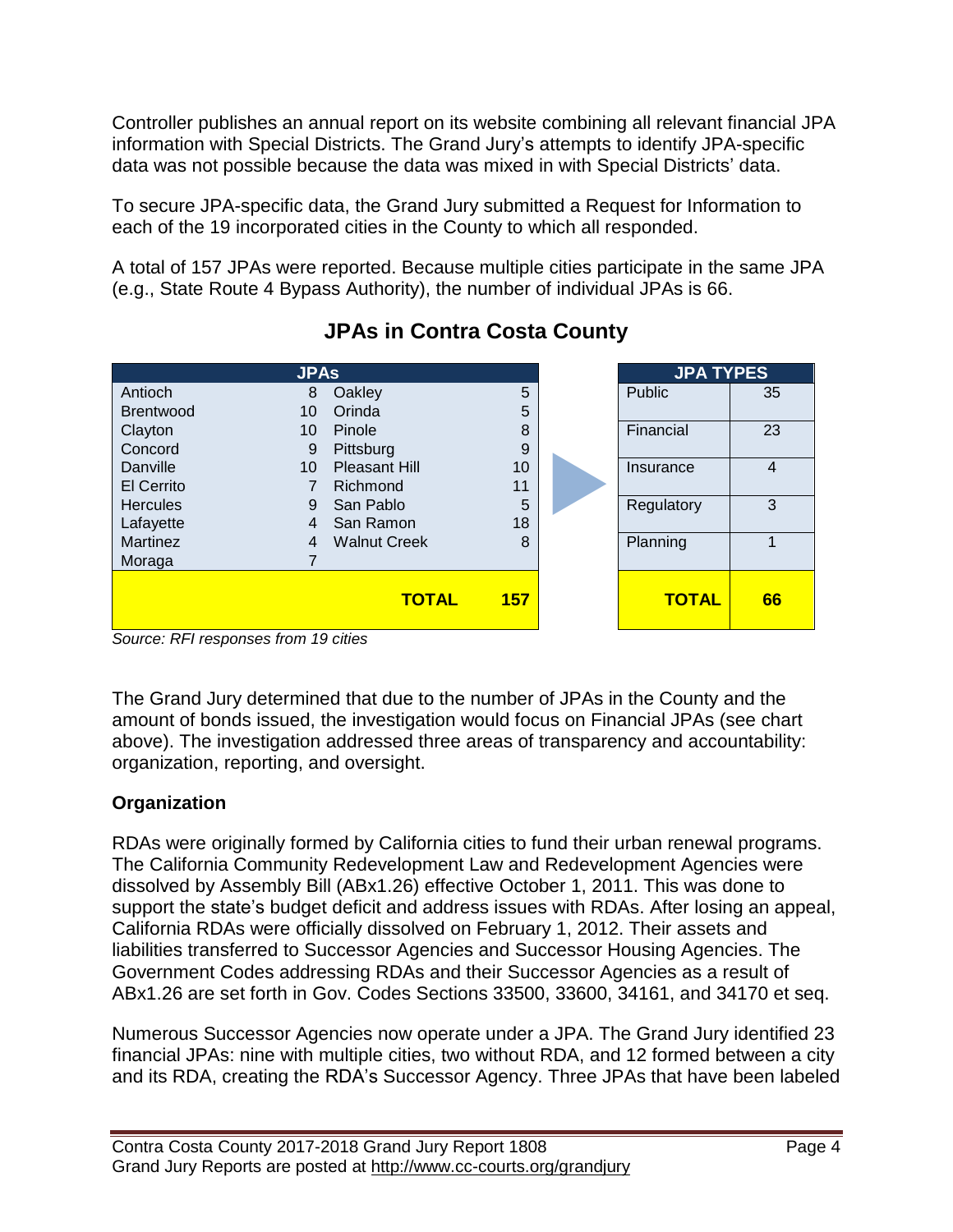"Defunct" by the respective cities have ongoing financial obligations (such as repayment of bonds). The 12 Financial JPAs with RDA are:

- Antioch Public Finance Authority between the City of Antioch and its RDA
- Antioch Public Facilities Financing between the City of Antioch and its RDA
- Brentwood Infrastructure Finance Authority between the City of Brentwood and its RDA
- Concord Financing Authority between the City of Concord and its RDA
- El Cerrito Public Financing Authority between the City of El Cerrito and its RDA
- Hercules Public Financing Authority between the City of Hercules and its RDA
- Lafayette Public Facilities Financing Authority between the City of Lafayette and its Successor Agency to the RDA (Defunct)
- Pinole Financing Authority between the City of Pinole and its RDA
- Pleasant Hill Financing Authority between the City of Pleasant Hill and its RDA (Defunct)
- Richmond Financing Authority between the City of Richmond and its RDA
- San Pablo Financing Authority between the City of San Pablo and its Successor Agency to the RDA
- San Ramon Public Financing between the City of San Ramon and its Successor Agency to the RDA (Defunct)

The Gov. Codes Sections 34161, and 34170 et seq. required the closing of RDAs and the formation of Successor Agencies. The Successor Agencies were prohibited from taking on new redevelopment or debt and were required to dissolve and pay off their existing debt under a conservator's guidance and State oversight. The Successor Agency was to terminate once the debt is fully paid off.

Numerous city councils elected themselves to be the Successor Agency conducting their own oversight. Eleven cities, listed above, formed JPAs consisting of the city council and the Successor Agency. These new JPAs may be invalid if they take on new debt (Gov. Codes Sections 34161, and 34170 et seq.).

The Grand Jury determined that, based on their characteristics, JPAs can be divided into two distinct organizational models: Direct and Circular.

### **Direct Organizational Model**

The Direct model supports shared services: insurance pools, transportation, communications systems, worker's compensation and flood protection. The JPA members are composed of similar entities that share a mutual challenge or opportunity.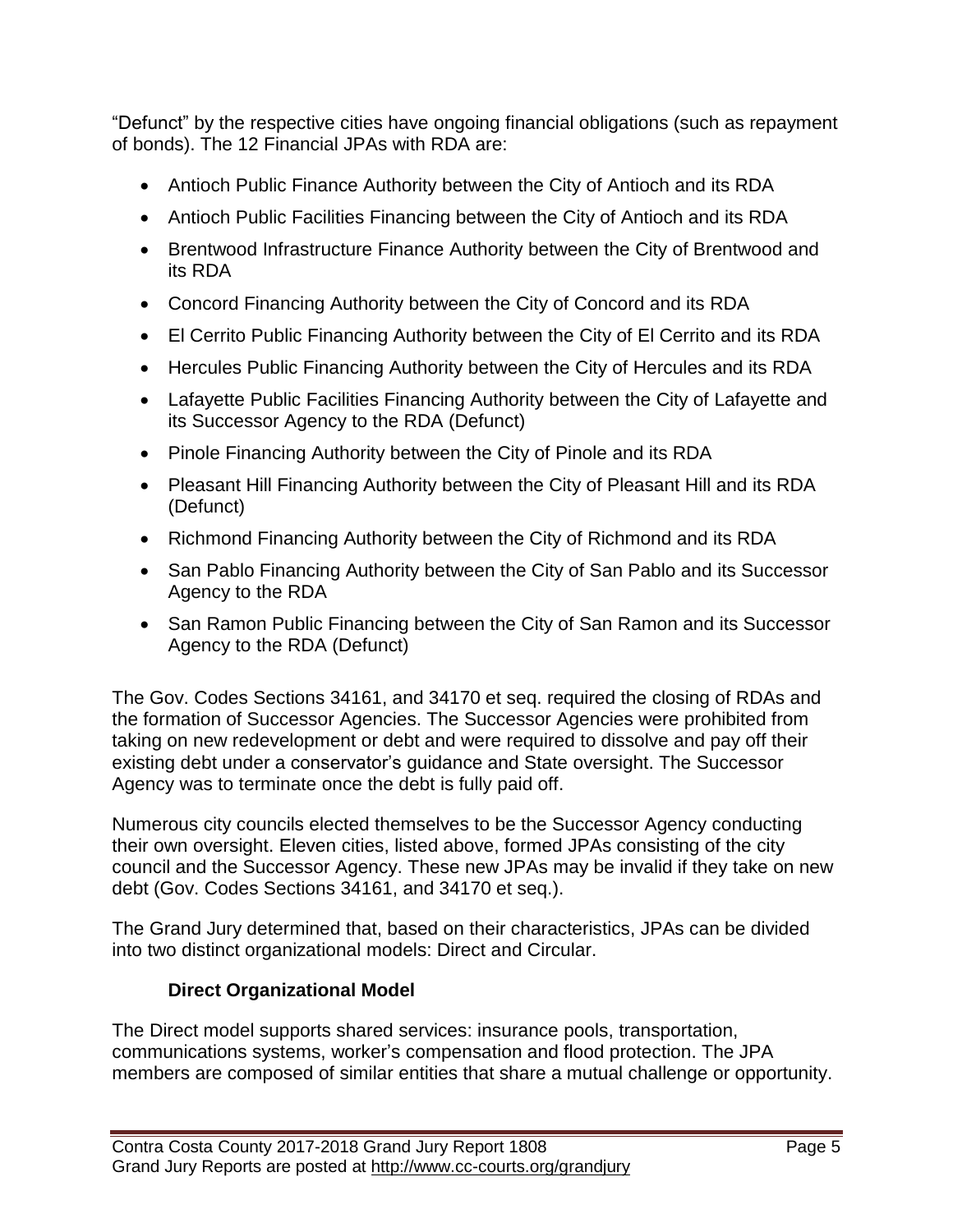Each member delegates a function of their authority to a JPA to either improve the service that is provided or to reduce the cost through a joint effort. If the JPA does not provide positive results or improvements, any member can withdraw from the JPA. This structure has checks and balances and allows for self-correction and accountability. In addition to each member providing inputs, the public has access to the JPA at the City Council member and JPA's Board levels. The majority of JPAs maintain this organizational structure and comply with the intent of the statute (Gov. Codes, Sections 6505, 6547 et seq.). The following is a simplified model of one JPA, The State Route 4 Bypass Authority.



### **Circular Organizational Model**

The Circular model is not made up of independent entities like the Direct model but is one entity using internal staff or departments. The members of this JPA are controlled by a single authority, such as the city council. Because JPAs can issue revenue bonds without voter approval, there is no public access or independent party to review financial accountability.

The 12 Financial JPAs with RDA use this Circular model. The city council now has authority over the city, its RDA, and the financing JPA. The reporting structure is circular as shown in the diagram below. The Grand Jury reviewed several Financial JPAs' charters and noted that the City Manager and City Clerk were signatories for both the city and the RDA. In one case, the same individual signed for both the city and its RDA. Since all its members are from a single entity, the Circular model does not have the same checks and balances and accountability as the Direct JPAs.

The circular model presents a potential risk to the public due to the absence of checks and balances resulting in a loss of transparency and accountability to its citizens.

In the event that a JPA falls short of its ability to repay debt, a member could utilize its General Fund or other internal sources to avoid the risk of defaulting on the bond. JPA protocols allow such actions by the city council without voters' approval. If the debt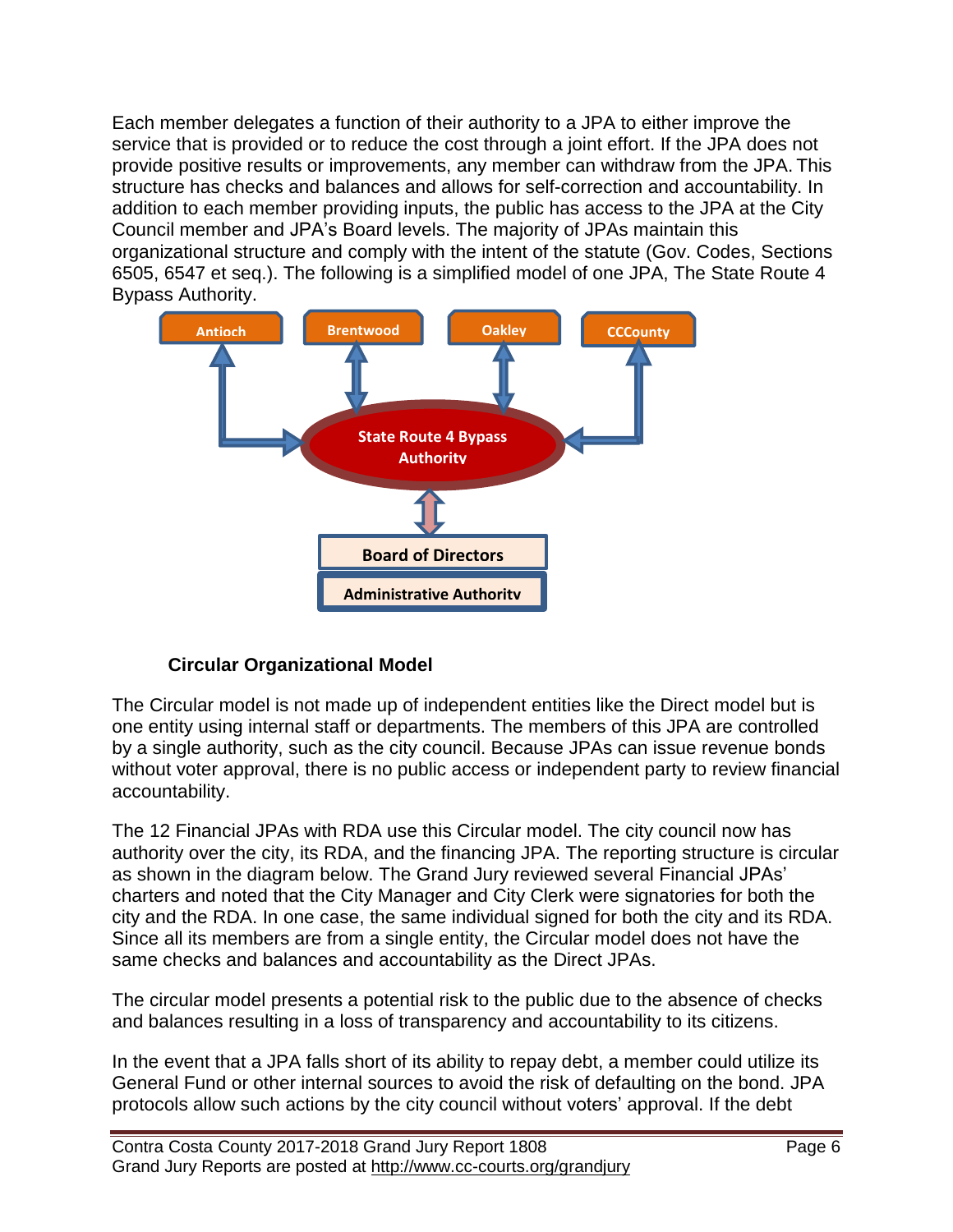increase is unchecked, a negative outcome can be damaging to the reputation of the city and its credit rating, and may result in higher costs to taxpayers.



### **Reporting**

State Law SB 282 requires the State Controller to annually publish financial information of Special Districts, JPAs and public benefit corporations, excluding school districts. The Grand Jury was not able to accurately document JPA finances because the State Controller's report did not separate JPA data from Special District data. The Grand Jury also requested JPA information from the County Auditor-Controller's Office. They provided information only on JPAs with which the County was directly involved.

Health and Safety Code Sections 34182-34188.8 requires the Auditor-Controller to review JPAs' compliance with ABx1.26 (dissolution of redevelopment agencies and the designation of Successor Agencies) to determine any violation.

In 2017, SB1266 was amended to require JPAs to send a copy of their agreement to LAFCO. LAFCO was designated only to be a repository of filings with no authority over JPAs, they focus on municipal ground services and not JPAs formed for the purpose of financing.

Without a consolidated and useful way to track JPA financial reporting, there is a loss of transparency and accountability to the public.

### **Oversight**

No State or County agency directly oversees the use and operation of JPAs in Contra Costa County. The Secretary of State, State Controller, the California Debt and Investment Commission and LAFCO serve only as a repository of JPA reports.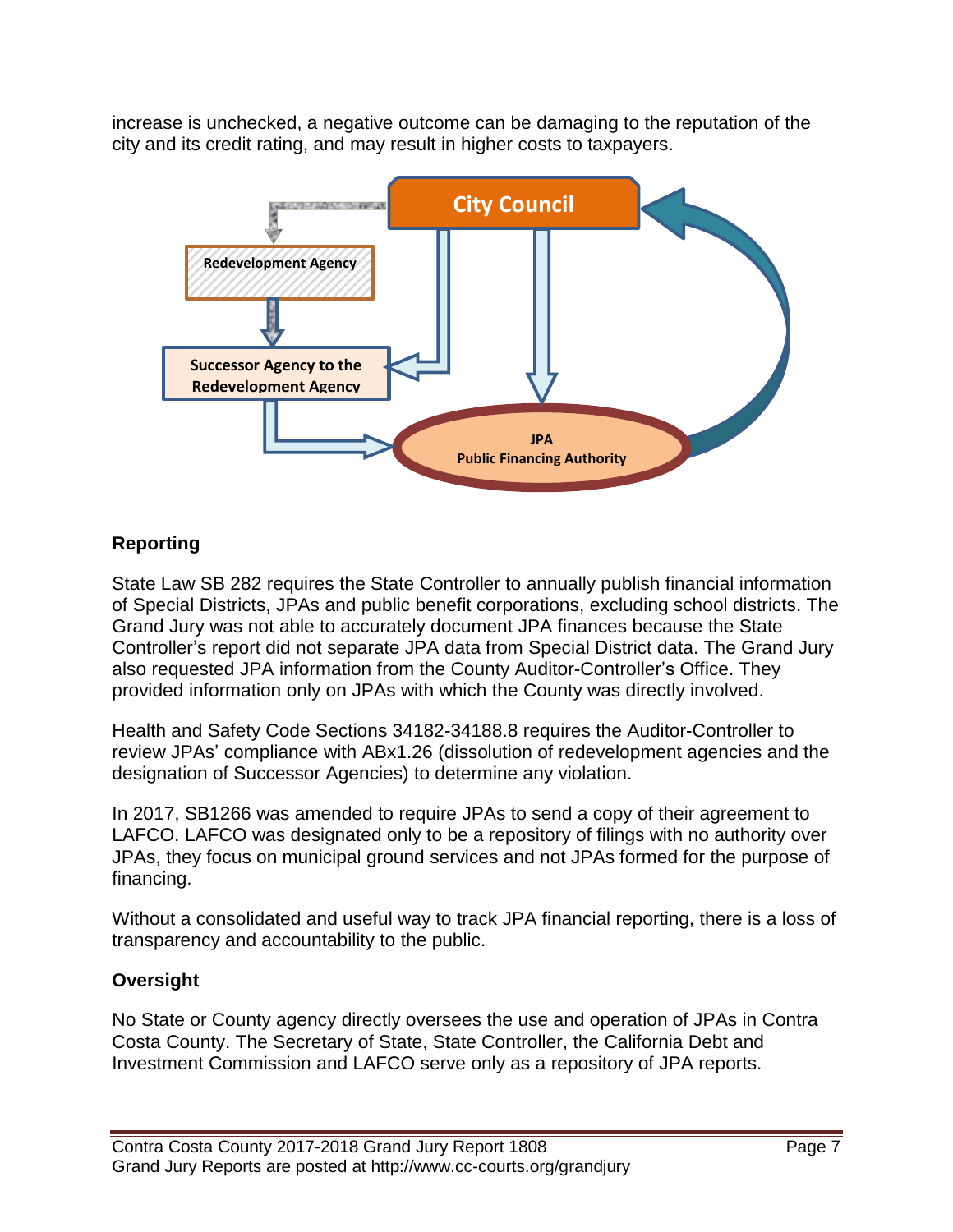JPAs that fail to report their financial information to the State or county violate Gov. Codes Section 6505(a), which requires that "…an annual audit of the accounts and records of every agency or entity." Gov. Codes Section 6505(c) requires that when an audit is made, "…a report thereof shall be filed as public record with each of the contracting parties to the agreement and also with the county auditor of the county where the home office of the joint powers is located."

Because JPAs are easy to create, they facilitate the sharing of services and financing. If they are mismanaged, JPAs may present a burden for taxpayers. The estimated \$1.5 billion bonds issued by cities in the County may provide needed services and financial benefit to the taxpayers. However, the latitude allowed by State statutes creates the potential for JPAs to acquire debt that exceeds the ceiling imposed on government entities.

JPA's provide a legal process that gives cities the ability to remain compliant with California Constitution Article XVI, Section 18 "Debt." Article XVI prohibits cities, counties and school districts form borrowing an amount that exceeds the income and revenue for each year, unless approval is obtained from at least two-thirds of the voters. Since JPAs are separate legal entities formed by two members, such as the City Council and a Successor JPA, they are not bound by this prohibition on city, county and school debt. Gov. Codes Sections 6547 et seq, does not require voter approval on a JPA ordinance to issue revenue bonds, unless voters initiate a referendum to contest the action during the 30-day referendum period. If there is no referendum, the JPA can then issue revenue bonds that can exceed a cities' annual debt limit imposed by Article XVI, Section 18.

JPAs have no direct State or County oversight and minimal reporting requirements. As a result, Some JPAs, such as those defined as circular, are a mechanism whereby cities may take on debt that is not independently monitored.

## **FINDINGS**

- F1. In the Direct JPA model, each member delegates to the JPA a function that each member has the legal authority to provide. This shared approach results in cost savings and better efficiency on behalf of taxpayers.
- The Circular JPAs with a single controlling entity, such as a city council, have the potential to avoid legal debt limits and provide limited disclosures to taxpayer.
- F3. In Contra Costa County, there are 12 Circular JPAs created by cities with RDAs that no longer exist. These JPAs may no longer be valid because each is a member of another Financial JPA which may take on new debt without the prohibition (Gov. Codes Sections 6505 3416/34170 et seq,) placed on Successor Agencies.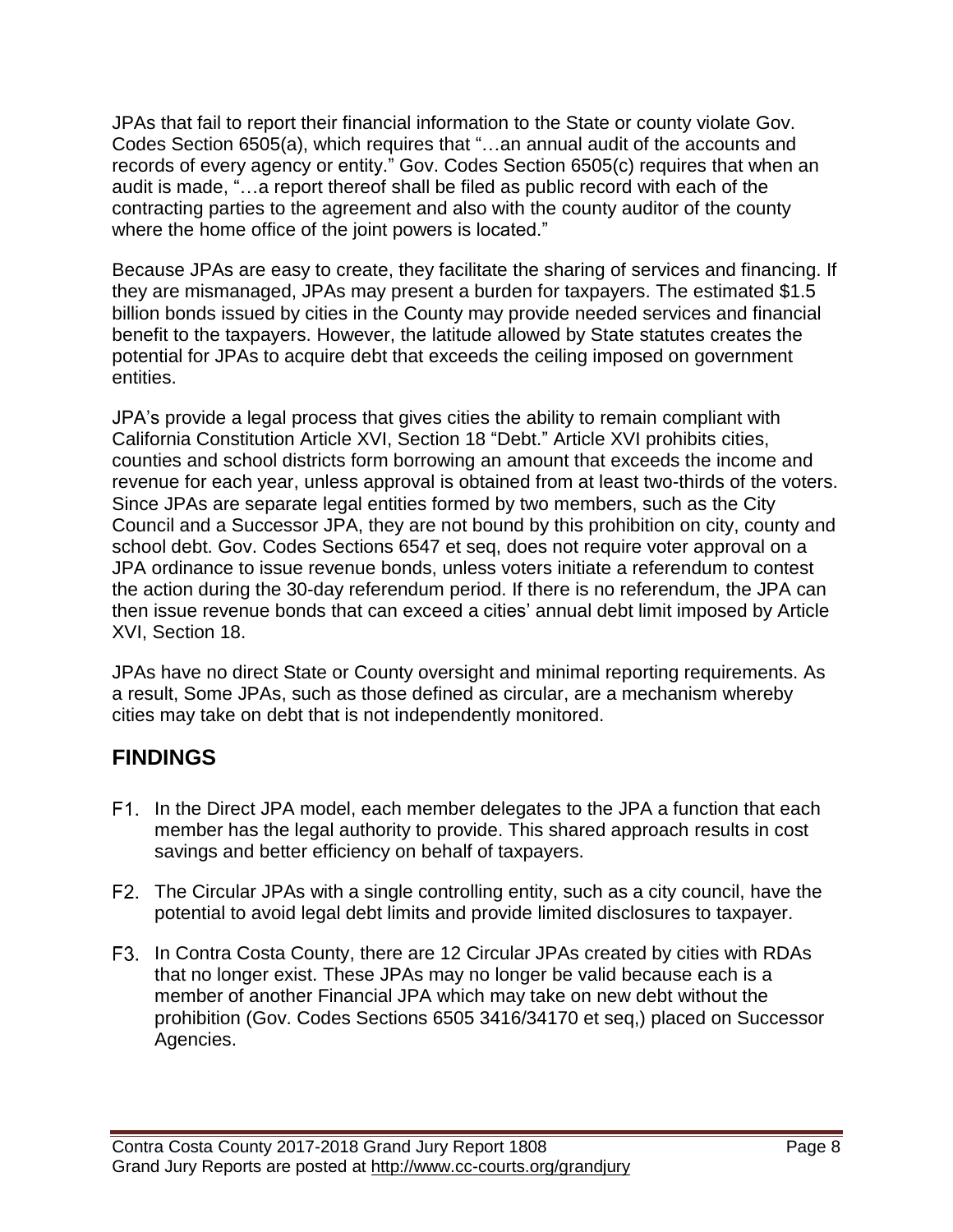- Cities that have created the 12 Financial JPAs do not provide JPA-specific financial information in their budget document. As a result, the public may have difficulty evaluating JPA's financial performance.
- The Contra Costa Auditor-Controller's office maintains information only on JPAs of which the County is a member. The County Auditor could not verify that all JPAs in the County have filed an audit in accordance with Gov. Codes Sections 6505 et seq.
- LAFCO has no JPA oversight and acts as a repository only for municipal services JPAs that choose to voluntarily file. This limits LAFCO's ability to review Financial JPAs.

### **RECOMMENDATIONS**

- R1. All cities with JPAs in the County should confirm their compliance with Gov. Codes Sections 6505 by submitting the required audit report to the County Auditor by December 31, 2018.
- R2. The Auditor-Controller under Health and Safety Code Sections 34182-34188.8, should consider a review of JPAs under ABx1.26 (dissolution of redevelopment agencies and the designation of Successor Agencies) by June 30, 2019 to determine any violation of the prohibition on taking on new redevelopment or debt.
- R3. The Auditor-Controller should consider posting on its website all financial and organizational data received from JPAs associated with an RDA or their Successor Agency in a manner readily available to the public by September 30, 2018.
- R4. The 11 cities that are members of a JPA associated with an RDA or their Successor Agencies should consider confirming their compliance with the provisions of Abx1.26 (Gov. Codes Sections 34177 et seq.) and report their findings and any corrective actions to the Auditor-Controller's office by December 31, 2018.
- R5. All cities with JPAs should consider making special efforts, such as special mailings to taxpayers, website postings and announcements in local media, to communicate JPA debt decisions and audit reports to the public beyond simple notifications by December 31, 2018.
- R6. Contra Costa County LAFCO should consider seeking funds to expand their focus to include County Financial JPAs by September 1, 2019.